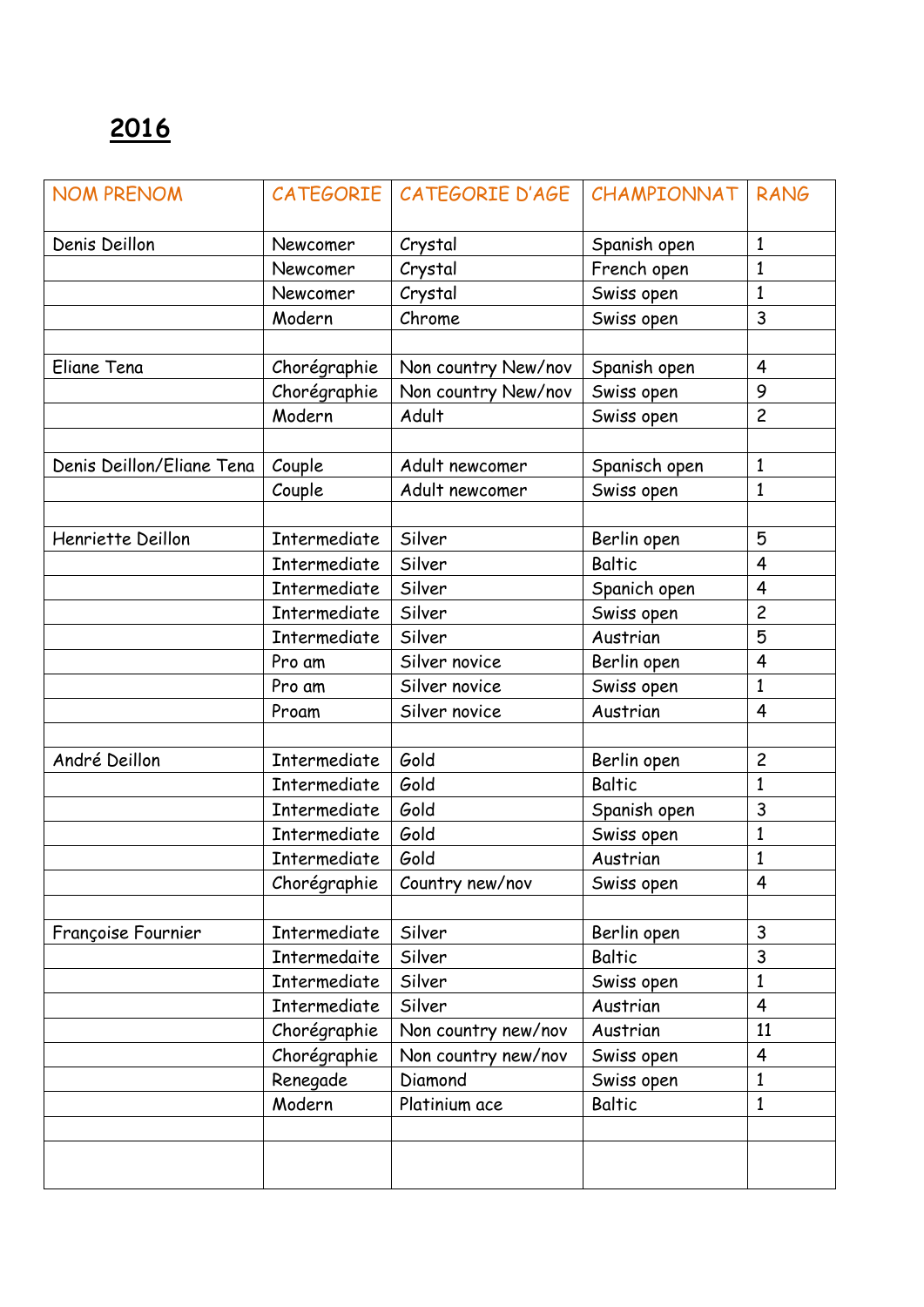| Françoise<br>Fournier/André Deillon | Couple       | Silver novice    | Berlin open   | $\mathbf{1}$   |
|-------------------------------------|--------------|------------------|---------------|----------------|
|                                     | Couple       | Silver novice    | <b>Baltic</b> | $\mathbf{1}$   |
|                                     | Couple       | Silver novice    | Swiss open    | 1              |
|                                     | Couple       | Silver novice    | Austrian      | $\mathbf{1}$   |
|                                     |              |                  |               |                |
| Mireille Donzallaz                  | Novice       | Crystal          | Berlin open   | $\mathbf{1}$   |
|                                     | Novice       | Crystal          | French open   | $\mathbf{1}$   |
|                                     | Novice       | Crystal          | Swiss open    | $\mathbf{1}$   |
|                                     | Novice       | Crystal          | Austrian      | $\overline{c}$ |
|                                     | Proam        | Crystal newcomer | French open   | $\mathbf{1}$   |
|                                     | Proam        | Crystal newcomer | Swiss open    | $\mathbf{1}$   |
|                                     | Proam        | Crystal newcomer | Austrian      | 1              |
|                                     | Modern       | Chrome basic     | Swiss open    | $\mathbf{1}$   |
|                                     | Chorégraphie | Country new/nov  | Swiss open    | $\mathbf{1}$   |
|                                     | Chorégraphie | Country new/nov  | Austrian      | $\overline{c}$ |
|                                     |              |                  |               |                |
| Jacqueline Monnard                  | Newcomer     | Gold             | Berlin open   | $\mathbf{1}$   |
|                                     | Newcomer     | Gold             | <b>Baltic</b> | $\overline{4}$ |
|                                     | Newcomer     | Gold             | Spanish open  | $\mathbf{1}$   |
|                                     | Newcomer     | Gold             | Swiss open    | $\mathbf{1}$   |
|                                     | Newcomer     | Gold             | Austrian      | 5              |
|                                     |              |                  |               |                |
| <b>Marcel Steiner</b>               | Novice       | Gold             | Spanish open  | $\mathbf{1}$   |
|                                     | Novice       | Gold             | Swiss open    | $\overline{c}$ |
|                                     | Novice       | Gold             | Austrian      | $\overline{c}$ |
|                                     |              |                  |               |                |
| Marcel                              | Partner      | Gold             | Spanish open  | $\mathbf{1}$   |
| Steiner/Jacqueline                  |              |                  |               |                |
| Monnard                             |              |                  |               |                |
|                                     | Partner      | Gold             | Swiss open    | $\mathbf{1}$   |
|                                     | Partner      | Gold             | Austrian      | 1              |
|                                     |              |                  |               |                |
| Francisco Pardal/Céline             | Partner      | Adult/Senior     | Spanish open  | $\mathbf{1}$   |
| Meylan                              |              |                  |               |                |
|                                     | Partner      | Adult/senior     |               | $\mathbf{1}$   |
| David Dey/Denise                    |              |                  | Swiss open    |                |
| Guignard                            |              |                  |               |                |
| David Dey                           | Social       | Diamond          | Swiss open    | $\mathbf{1}$   |
|                                     |              |                  |               |                |
| Marianne Favre                      | Intermediate | Silver           | Swiss open    | 3              |
|                                     |              |                  |               |                |
| Céline fickentscher                 | Intermediate | Crystal          | Swiss open    | $\overline{c}$ |
|                                     |              |                  |               |                |